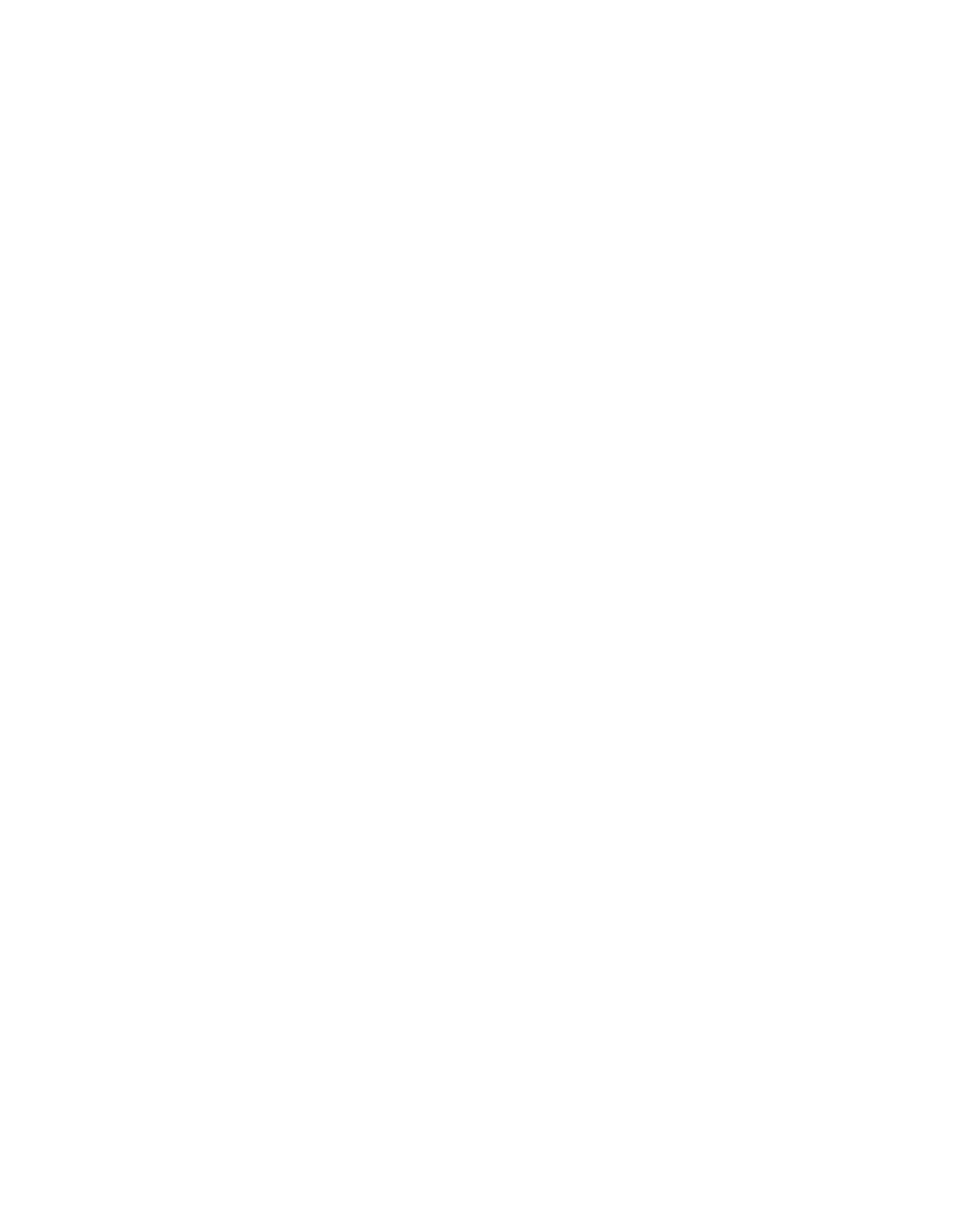### **KITE, Justice.**

[¶1] Dale Sherman worked as a truck driver for KG Construction, Inc. (KG) for over 20 years. In 2002, he began to suffer cervical problems and ultimately underwent surgery. The Workers' Compensation Division (Division) determined his injury was compensable and awarded him benefits. KG objected and a hearing was held by the Office of Administrative Hearings (OAH) which found Mr. Sherman was entitled to temporary total disability benefits because he had suffered a compensable work-related injury over a substantial period of time. KG appealed that decision and the district court affirmed. Finding OAH's decision was supported by substantial evidence, we affirm.

#### **ISSUES**

[¶2] KG presents the following two issues:

- 1. Is there substantial evidence to support the Hearing Examiner's decision that the claimant had met his burden of proof for temporary total disability compensation?
- 2. Did the [H]earing Examiner abuse his discretion by ruling on an apportionment issue when Wyoming Worker's Compensation Division Rules and Regulations specify that he did not have the authority to do so?

Mr. Sherman states the issues as follows:

- 1. Does W.S. § 27-14-603 require that employment be the sole cause of the injury?
- 2. Can appellant expand appeal beyond issues raised in original petition for judicial review, and, in any event, is there any merit to additional issues raised?
- 3. Was there substantial evidence to support the decision of the Office of Administrative Hearings?

## **FACTS**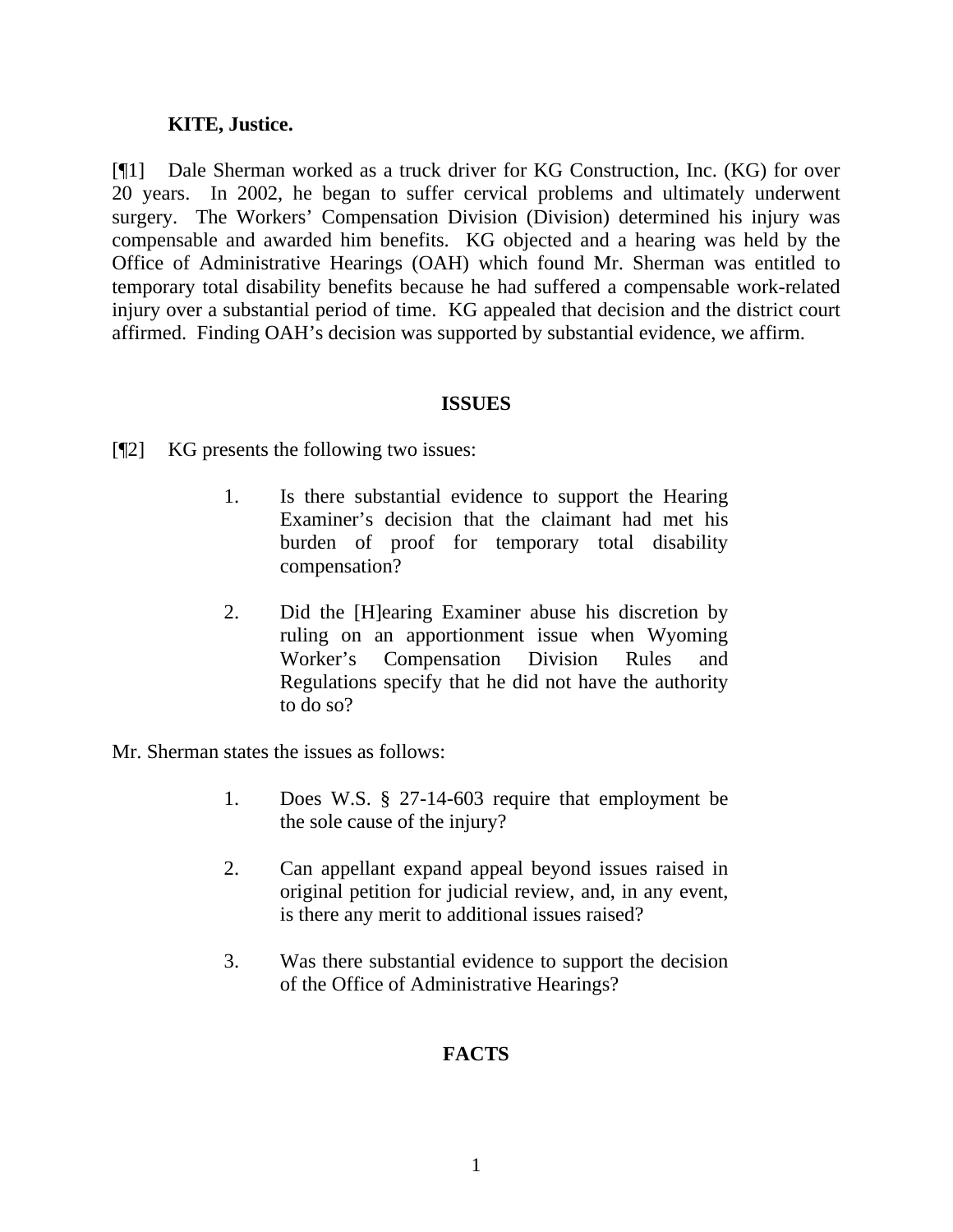[¶3] Mr. Sherman began working for KG in 1979. During his employment with KG he worked as a truck driver hauling heavy equipment, hay and oilfield tanks. His job also included loading baled hay onto semi trailers, off loading oilfield casing by hand, pulling rear ends out of trucks, pulling transmissions out of trucks, taking tires and wheels off, and working with tire chains weighing 50-60 pounds, that, if muddied, could weigh up to 150 pounds. Heavy lifting and heavy manual work were "part and parcel" of Mr. Sherman's job at KG. In addition to the regular work demands, Mr. Sherman testified he had sustained various traumatic injuries while employed by KG which could have contributed to his back problems.

[¶4] Prior to working for KG, Mr. Sherman's jobs included ranch hand, general road construction, military service, and truck driver. Mr. Sherman estimated that he spent about ten years working as a truck driver before he went to work for KG. In the mid- '80s, Mr. Sherman began having pain in the base of his neck while loading hay bales and driving his truck. He described the pain as a burning sensation which would last all day. After a hot shower and a night's sleep, the pain would be gone. However, as the day went on, the pain, which felt like a "hot knife," would return and become more severe.

[¶5] In February of 2002, as Mr. Sherman was driving his truck to Newcastle, Wyoming, to pick up a load of rock, he felt a pain in the back of his neck that spread into his left shoulder and down his arm. In addition to the pain, Mr. Sherman's fingers felt "numb and tingly." He stopped at a rest stop and the pain went away after he walked around. He continued driving toward Newcastle and the pain returned. It was so severe that Mr. Sherman became ill and thought he was having a heart attack. He was taken by ambulance to the hospital in Newcastle, but, after a series of tests, doctors told Mr. Sherman his heart was fine.

[¶6] The following week, as Mr. Sherman was driving his truck as usual, the pain returned. He immediately sought medical attention. An MRI of Mr. Sherman's back demonstrated "C5/6 central degenerative stenosis with fairly severe right sided foraminal stenosis" as well as "a left paracentral disc herniation and mild foraminal stenosis at C6/7." Mr. Sherman received a cervical epidural steroid injection to relieve the pain on March 29, 2002. Following an evaluation by Dr. Edward Seljeskog in Rapid City, South Dakota, on April 30, 2002, Mr. Sherman underwent surgery described as an anterior cervical discectomy and partial vertebrectomy at C5-6 and C6-7 with interbody bone fusion. Mr. Sherman returned to work for KG on July 1, 2002.

[¶7] Mr. Sherman sought and was granted temporary total disability benefits for the time he was off work. Contending the injury was not compensable, KG objected to the Division's determination. Following a hearing, the hearing examiner ruled the injury was a compensable injury occurring over a substantial period of time under Wyo. Stat. Ann. § 27-14-603(a) (LexisNexis 2003). The hearing examiner found "the repeated traumas,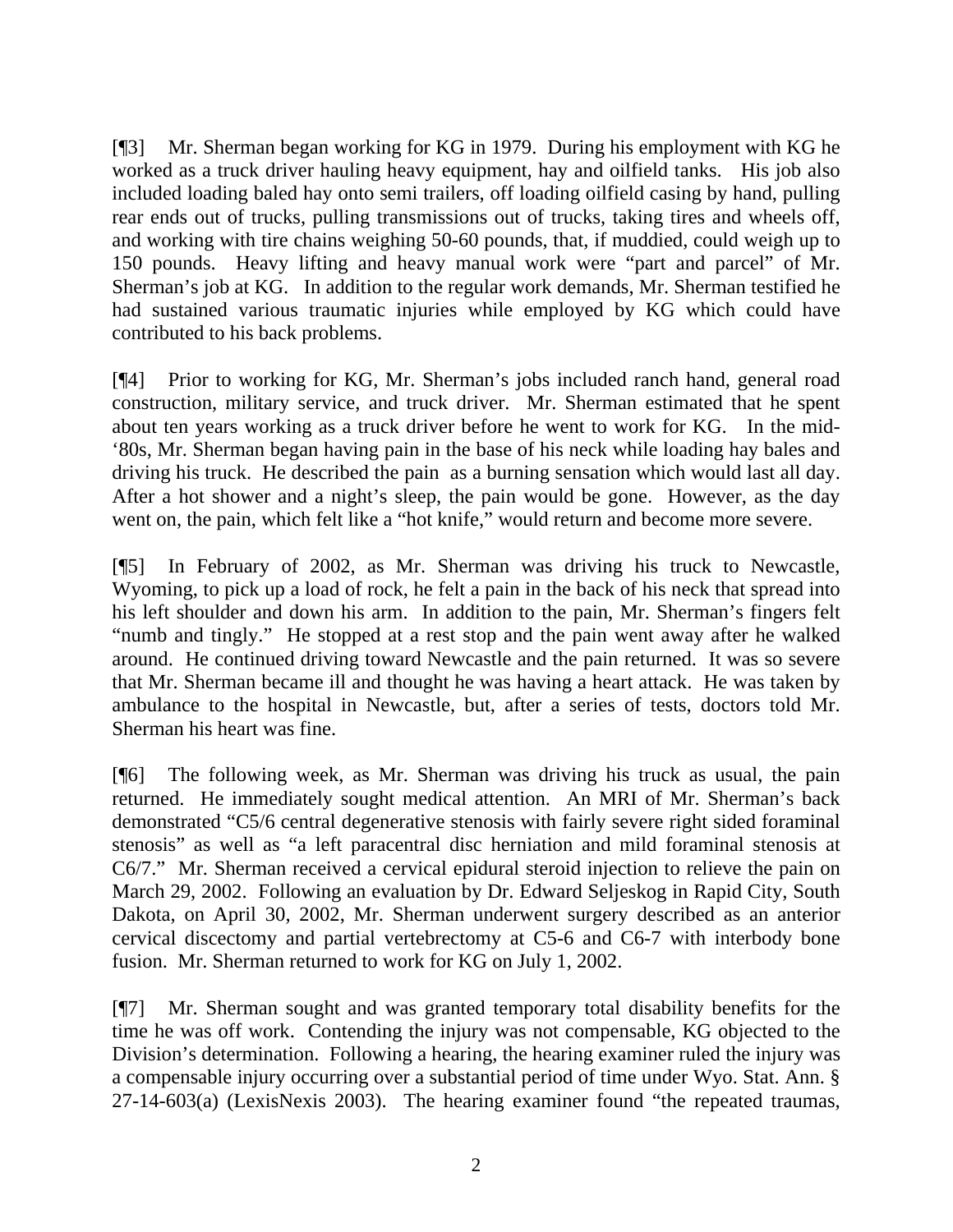stresses, and strains of work over a 22 year period with KG Construction materially contributed to the degeneration of the cervical spine and to the fact that the degeneration became symptomatic."

[¶8] KG sought review in the district court, which affirmed the order rendered by OAH. This appeal followed.

## **STANDARD OF REVIEW**

[¶9] The substantial evidence test is the appropriate standard of review in appeals from contested case proceedings when factual findings are involved and both parties submit evidence. *Robbins v. State ex rel. Wyo. Worker's Safety & Comp. Div., 2003 WY 29,* ¶18, 64 P.3d 729, 732 (Wyo. 2003). Substantial evidence is relevant evidence which a reasonable mind might accept in support of the agency's conclusions. It is more than a scintilla of evidence. Even if the factual findings are found to be supported by substantial evidence, the ultimate agency decision may still be found to be arbitrary or capricious for other reasons. An appellate court does not examine the record only to determine if there is substantial evidence to support the agency's decision, but it also must examine the conflicting evidence to determine if the hearing examiner could have reasonably made its finding and order upon all of the evidence before it. *Newman v. State ex rel. Wyo. Workers' Safety and Comp. Div.,* 2002 WY 91, ¶24, 49 P.3d 163, 172 (Wyo. 2002). In the instant case, the hearing examiner made factual findings and both parties submitted evidence; thus, we will apply the substantial evidence test.

## **DISCUSSION**

[¶10] KG argues that Mr. Sherman failed to meet the burden of proof applicable to claims for injuries which have occurred over a substantial period of time. Although KG does not contest that Mr. Sherman suffered major back trauma, it asserts his back condition was due to wear and tear from 40 years of employment, rather than directly attributable to the time Mr. Sherman worked for KG. In response, Mr. Sherman contends substantial evidence existed to support the hearing examiner's determination that his employment was a proximate cause of his injury, and that the statutes did not require the work must be the *sole* cause of the injury.

[¶11] An employee seeking compensation for an injury that occurs over a substantial period of time is statutorily required to prove several elements by a preponderance of the evidence. *Baxter v. Sinclair Oil Corp.,* 2004 WY 138, ¶11, 100 P.3d 427, 431 (Wyo. 2004). Wyo. Stat. Ann. § 27-14-603(a) (LexisNexis 2003) provides: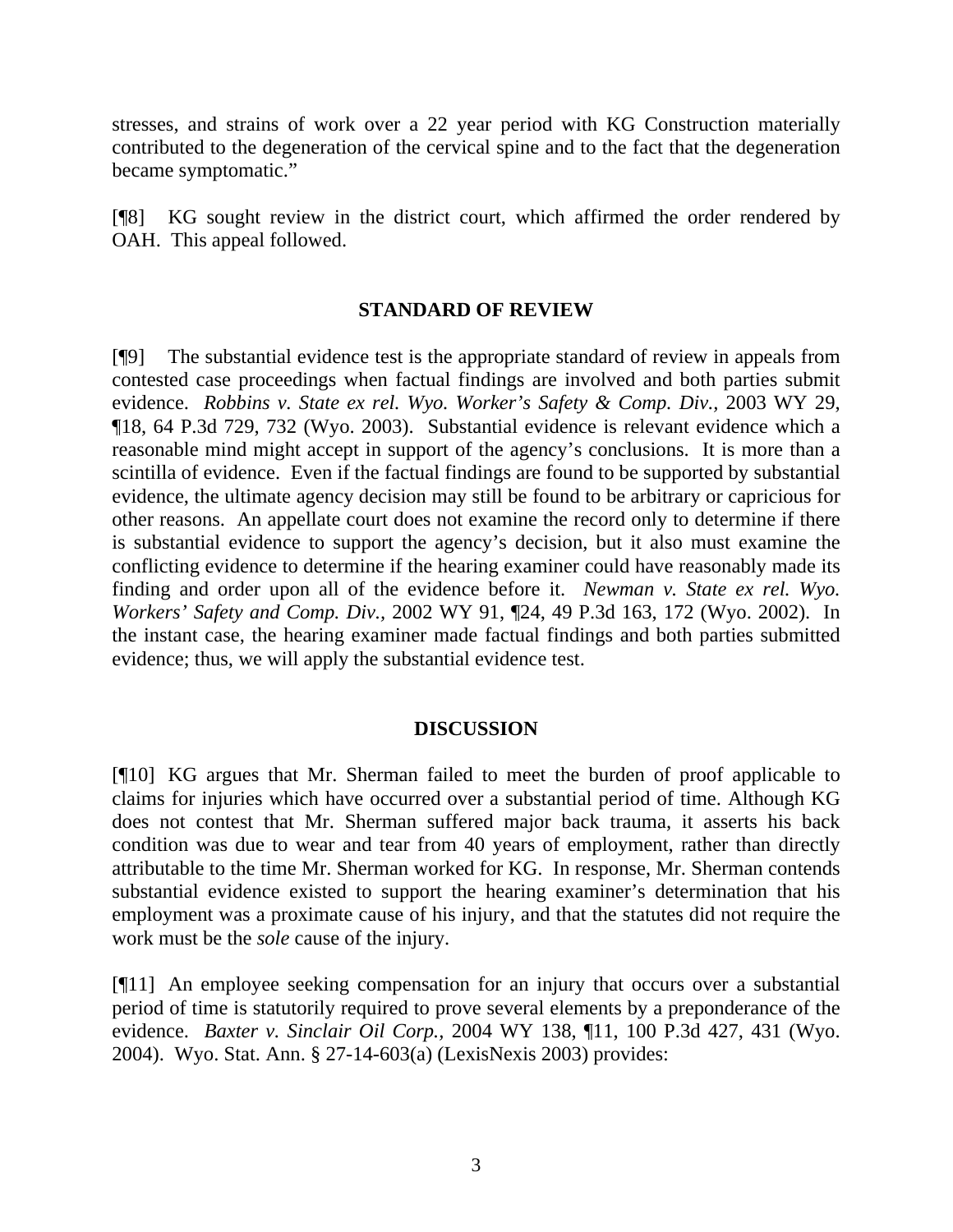(a) The burden of proof in contested cases involving injuries which occur over a substantial period of time is on the employee to prove by competent medical authority that his claim arose out of and in the course of his employment and to prove by a preponderance of evidence that:

(i) There is a direct causal connection between the condition or circumstances under which the work is performed and the injury;

(ii) The injury can be seen to have followed as a natural incident of the work as a result of the employment;

(iii) The injury can fairly be traced to the employment as a proximate cause;

(iv) The injury does not come from a hazard to which employees would have been equally exposed outside of the employment; and

(v) The injury is incidental to the character of the business and not independent of the relation of employer and employee.

"[Section] 27-14-603 was intended to require a higher burden of proof for workers claiming benefits for illnesses or injuries developing over time without a definite triggering accident or event. Such situations might include repetitive motion injuries or repeated exposure to caustic or carcinogenic substances." *Yenne-Tully v. State ex rel. Wyo. Workers' Safety and Comp. Div.,* 12 P.3d 170, 172 (Wyo. 2000). We have held this statutory burden of proof requires a claimant/employee to prove the claim arose out of and in the course of his or her employment through competent medical evidence, and to prove each of the five specified criteria which show a causal connection between the injury and employment by a preponderance of the evidence. *Id.* 

[¶12] Thus, our threshold inquiry is whether substantial evidence exists to support the finding that Mr. Sherman, using competent medical evidence, demonstrated that his claim arose out of and in the course of his employment with KG. We have stated:

> "To show that the injury arises out of or in the course of employment, the claimant must show a causal connection between the injury and the employment. This causal connection exists when there is a nexus between the injury and some condition, activity, environment or requirement of the employment."

*Baxter,* ¶12 (citations omitted). We have held that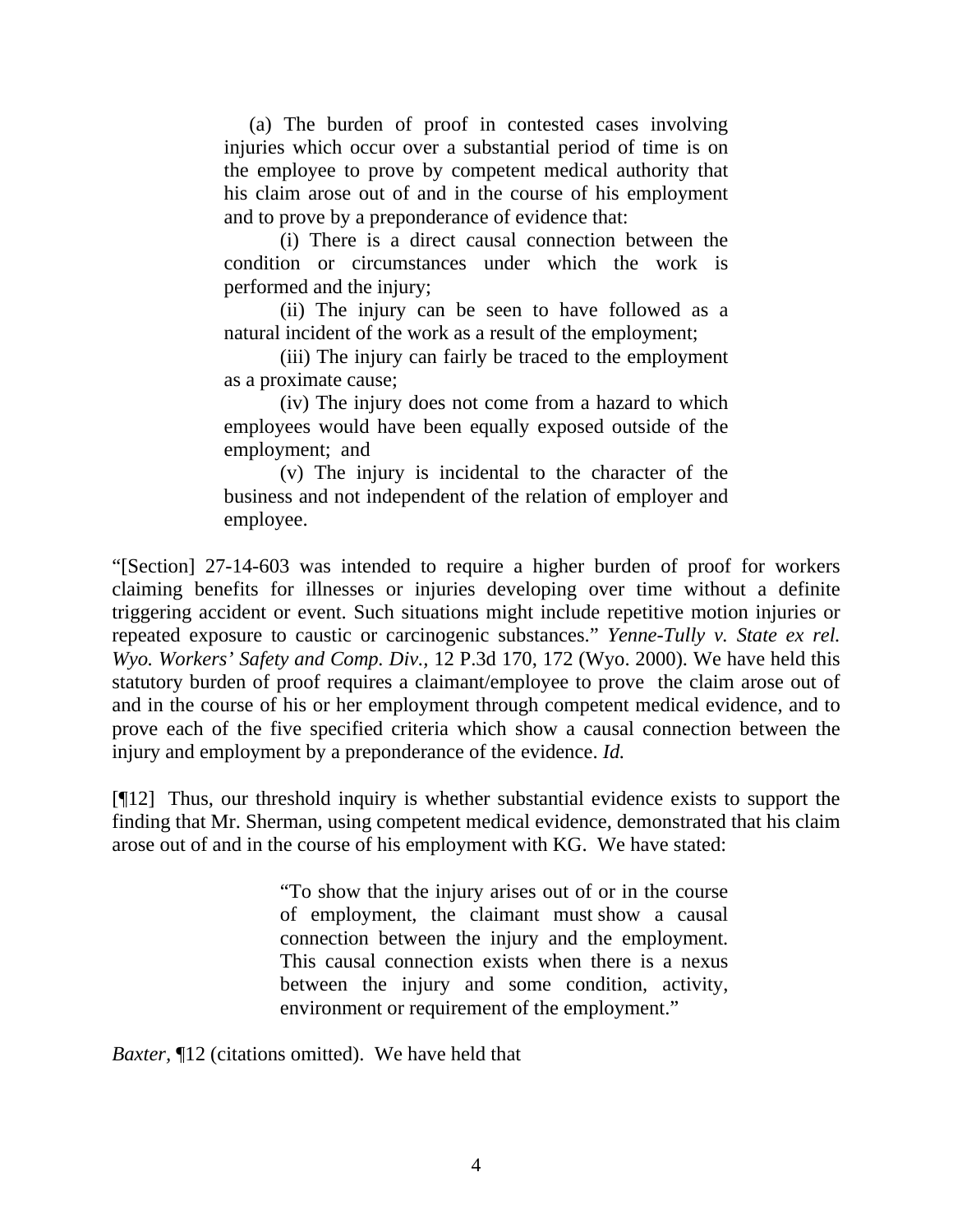the causal connection between an accident or *condition* at the workplace is satisfied if the medical expert testifies that it is more probable than not that the work contributed in a material fashion to the *precipitation, aggravation or acceleration* of the injury. We do not invoke a standard of reasonable medical certainty with respect to such causal connection. Testimony by the medical expert to the effect that the injury "most likely," "contributed to," or "probably" is the product of the workplace suffices under our established standard.

*Hall v. State ex rel. Wyo. Workers' Comp. Div.*, 2001 WY 136, ¶16, 37 P. 3d 373, 378 (Wyo. 2001) (quoting *In re Pino*, 996 P.2d 679, 685 (Wyo. 2000)) (emphasis added).

[¶13] Mr. Sherman did not introduce medical testimony on his own behalf. In fact, neither of Mr. Sherman's treating physicians presented testimony at the hearing. A letter from a physician's assistant from the office of one of the treating physicians, which stated Mr. Sherman's work was a major factor contributing to his injury, was disregarded by the hearing examiner "for purposes of this case" apparently because it was signed by the physician's assistant. Although Mr. Sherman produced no medical testimony of his own, the testimony provided by KG's expert, Dr. Joseph Allegretto, ultimately provided the requisite medical proof that Mr. Sherman's job was a proximate cause of his injury. The hearing examiner explained how Dr. Allegretto's testimony supported the conclusion that the work Mr. Sherman performed while employed at KG was a cause of Mr. Sherman's back problems. While Dr. Allegretto adroitly stopped short of saying Mr. Sherman's employment at KG was a "direct cause," he did testify as follows:

> Q: Can you say whether Mr. Sherman's 20-some years of truck driving for KG Construction caused his disc problems?

A: I can say that they contributed.

[¶14] Dr. Allegretto also admitted that Mr. Sherman's work activities, including the 23 years working for KG, were a "major contributing factor for [Mr. Sherman's] cervical spondylosis and stenosis." Though Dr. Allegretto did claim it was "impossible to know" how much Mr. Sherman's work for KG contributed to his problem, as opposed to his work for other trucking companies, he unquestionably agreed Mr. Sherman's work was a contributing factor. In fact, Dr. Allegretto testified it was "correct" that repetitive trauma to the cervical spine can cause degeneration and problems with the cervical spine and discs. He testified "the jostling around in a semi can be very aggravat[ing] to a very stiff spine. You get the impression that in a cab that's bouncing around on uneven terrain that the muscles of the head and neck are trying to stabilize the head. The added force of the muscles pulling down and stabilizing just increases the amount of pressure and compression at the disk level."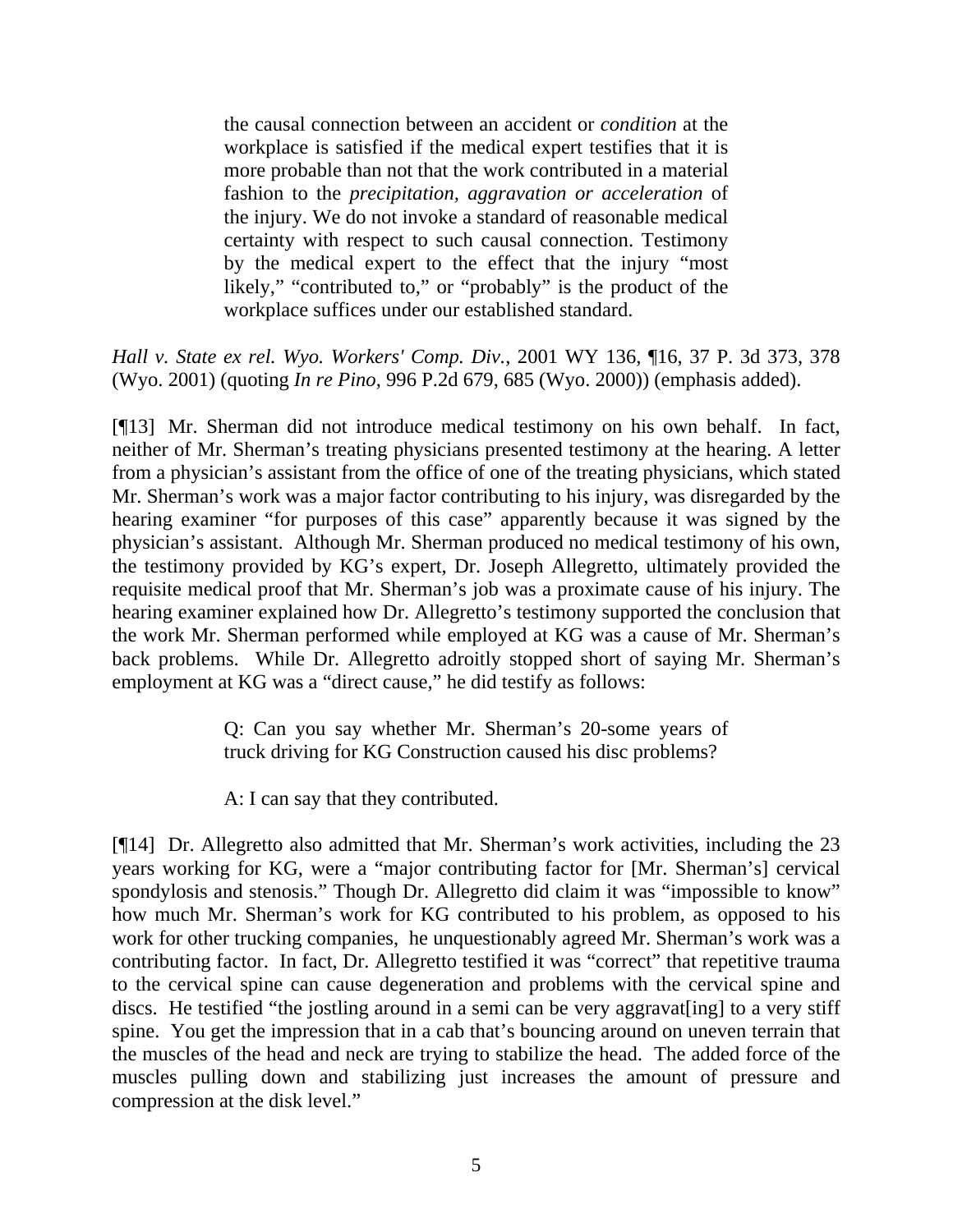[¶15] We have held claimants fail to prove causation when their physician testifies causation was "certainly a possibility," but could not make an "authoritative statement." *Thornberg v. State ex rel. Wyo. Worker's Comp. Div*., 913 P.2d 863, 869 (Wyo. 1996). However, in this instance, Dr. Allegretto made an authoritative statement that, while Mr. Sherman's 20-years of working for KG might not have been the only cause, his employment at KG was certainly a contributing factor. Dr. Allegretto agreed that "working hard" and "lifting" are cumulative traumas that "add up over time." Therefore, under our established standard, the record supports the OAH finding that Mr. Sherman demonstrated his claim arose out of and in the course of his employment.

[¶16] KG points to selected statements by Dr. Allegretto claiming they were insufficient, including that Mr. Sherman's years of driving, hauling, loading and lifting "may have" contributed to his condition, and that it would be "impossible to know" if Mr. Sherman's employment with KG contributed to the injury. These selected quotes are not representative of the entire record. Instead, when Dr. Allegretto's entire testimony is reviewed, the nexus between Mr. Sherman's work and his injury is clear.

[¶17] Section 27-14-603(a) establishes five separate elements a claimant must prove to establish an injury occurring over a substantial period of time. Subsections (i), (ii), (iii), and (v) require proof that the work was a proximate cause of the injury. Dr. Allegretto's testimony provided proof satisfying these subsections. "Although each of the five elements [is] specifically enumerated in the statute, they are closely related because each contributes to indicate whether the employment environment caused the injury. Therefore, the same evidence will often offer support to several of the elements." *Baxter*, ¶14.

[¶18] Section 27-14-603(a)(iv) requires the claimant to prove the injury did not result from a hazard to which employees would have been equally exposed outside of the employment. To address this element, KG offered Dr. Allegretto's testimony that three "cumulative traumas" added up over time to cause Mr. Sherman's injury: aging, smoking, and working. Most of Mr. Sherman's working life was spent working for KG. Prior to working for KG, his work experience consisted of one year as a ranch hand, two years in the military, and ten years in road construction and driving trucks. However, he spent over double that time working for KG, averaging 55 hours per week for over 23 years. In recognition of the contribution of his prior work, the hearing examiner remanded Mr. Sherman's award to allow the Division to consider apportionment as provided by § 27-14-603(e).

[¶19] Although Dr. Allegretto claimed Mr. Sherman's smoking could have contributed to his injury, he testified "no studies show that a smoker has a higher propensity for disc herniations than the regular population." Additionally, he admitted that he has "a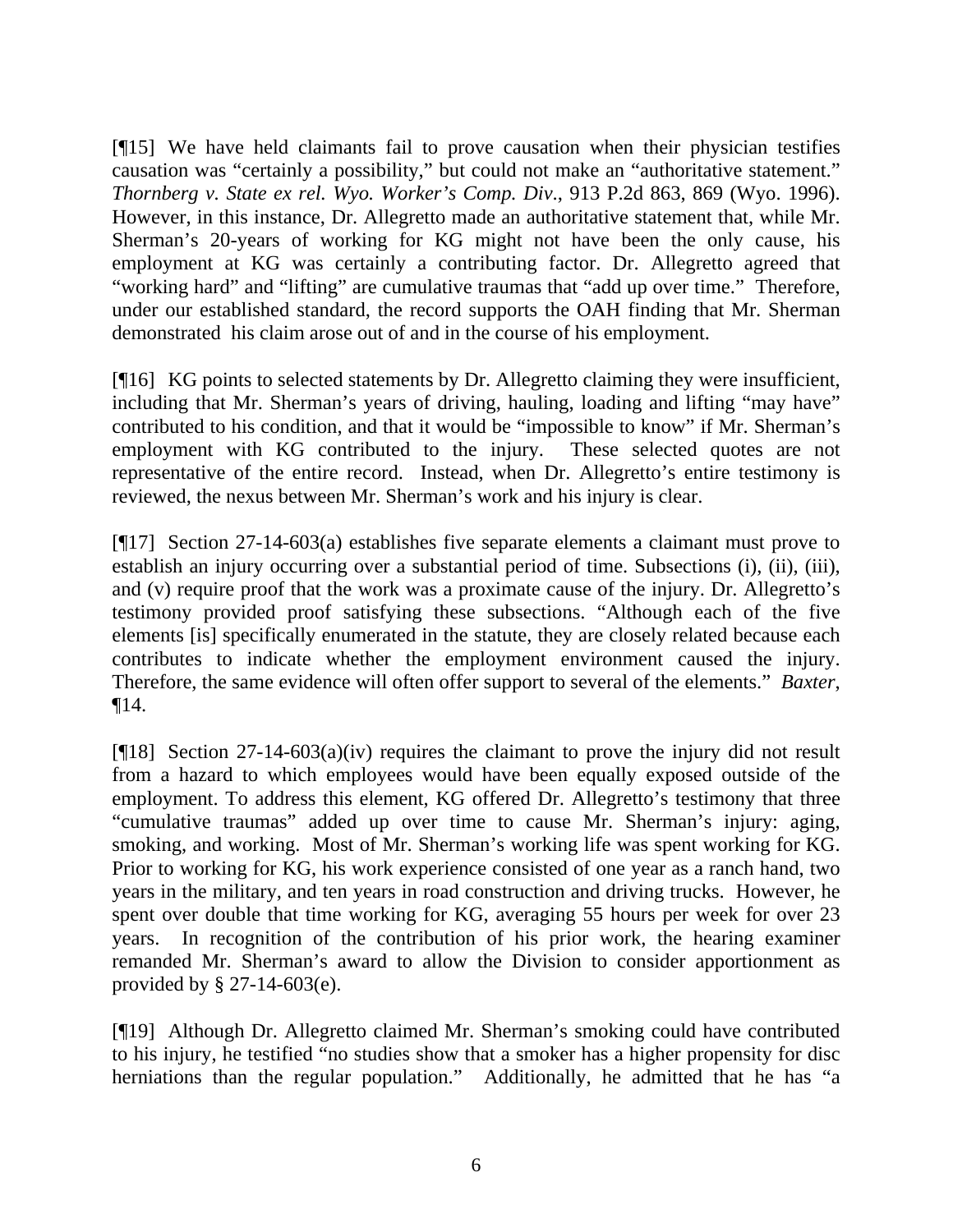personal bias against smoking" because he "just [doesn't] care for the way tobacco companies don't necessarily inform the people that smoke of all the risks."

[¶20] The third possible contributing factor Dr. Allegretto listed was Mr. Sherman's age. Whether or not the effects of aging would have manifested themselves in the same way on Mr. Sherman's body under different work circumstances, Dr. Allegretto did not say. Indeed, he testified at length about the degeneration of the human spine and opined that degeneration begins at birth. However, he was not aware of any information regarding Mr. Sherman's family to indicate that heredity may have played a role in his back problems. Further, Dr. Allegretto stated most people who suffer cervical disc degeneration usually experience it prior to the age of 50. However, he also opined Mr. Sherman's 60-year-old spine showed substantially more degeneration than normal and his neck looked like that of a 70 or 80 year old.

[¶21] In addition to the doctor's testimony concerning other possible causes, KG educed testimony from Mr. Sherman about his activities outside of work in an effort to prove those activities caused his back problems. Mr. Sherman testified to playing pick-up baseball and football as a boy, water skiing as an adult, and driving a used Ford pick-up with 300,000 miles on it, all of which, in the opinion of the hearing examiner, failed to outweigh the evidence that the injury was caused by his work.

[¶22] Taking into consideration all of the above testimony, the hearing officer stated:

The claimant worked for 40 years with heavy equipment, trucks, and loading and unloading heavy cargo. His cervical degeneration is much greater than is to be expected of a 60 year old man. A combination of traumatic injuries caused by falls, slips, lifting of heavy oil field pipe, driving rough riding trucks, all contributed to the severity of his disc degeneration. These insults were cumulative and arose over a substantial period of time.

The Office finds that at least some of the stresses and traumas which caused [Mr. Sherman's] cervical spine degeneration occurred prior to his employment with KG Construction, and the Office further finds as a matter of fact that the repeated traumas, stresses, and strains of work over a 22 year period with KG Construction materially contributed to the degeneration of the cervical spine and to the fact that the degeneration became symptomatic.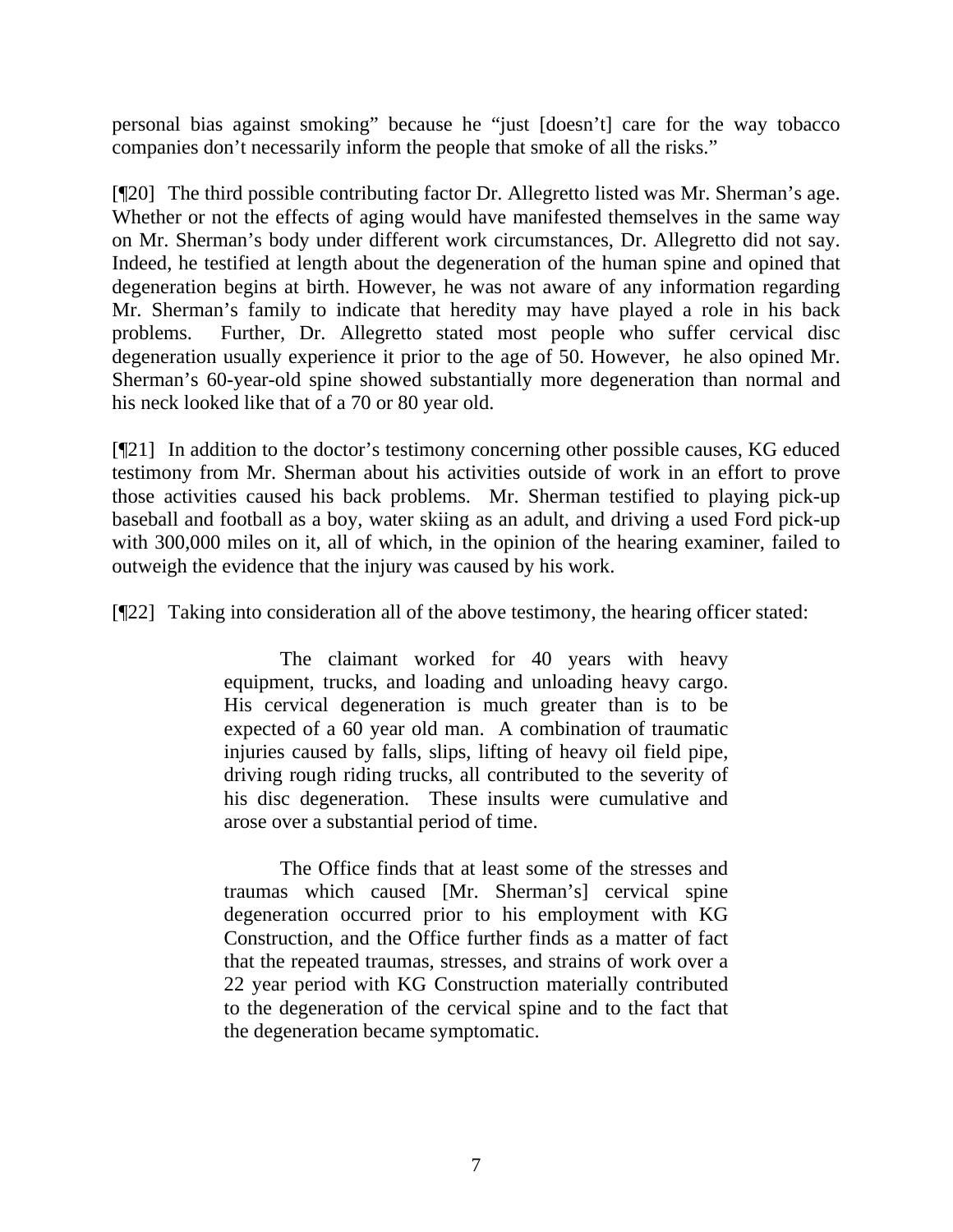[¶23] The hearing examiner, as the trier of fact, is charged with weighing the evidence and determining the credibility of witnesses. An agency's findings of fact are accorded deference, and will not be overturned unless they are clearly contrary to the overwhelming weight of the evidence. *Baxter*, ¶9.

[¶24] After careful review of the entire record, we are persuaded the evidence supported the hearing examiner's conclusion that Mr. Sherman's employment at KG materially contributed to his back problems. According the findings the deference they are due, the hearing examiner's conclusion that Mr. Sherman's back problems followed as a natural incident of his work, which involved constant jostling of his spine in the truck cab and heavy labor attendant to the truck driving, is not contrary to the overwhelming weight of the evidence. We likewise find no error in the hearing examiner's conclusion that Mr. Sherman's work at KG was a proximate cause of his back problems and no hazard outside of his work was identified which could have just as well caused the injury. Accordingly, we agree with the conclusion that Mr. Sherman met his burden of proving, by a preponderance of the evidence, that his injuries occurred over a substantial period of time and arose in the course of his employment with KG.

[¶25] In its appellate brief, KG suggests Mr. Sherman's back problem resulted from a pre-existing condition that worsened over time, and he had the added burden of proving the work at KG contributed to aggravating his preexisting degenerative spine condition to a material degree pursuant to Wyo. Stat. Ann. § 27-14-102(a)(xi)(F) (LexisNexis 2003) citing *Frazier v. State ex rel. Wyo. Workers' Safety & Comp. Div.,* 997 P.2d 487, 4390 (Wyo. 2000). The instant case began as a claim under § 27-14-603, as an injury that occurred over a substantial period of time. We find no mention in the record of a claim for aggravation of a pre-existing condition. KG points to no evidence that Mr. Sherman experienced the severe symptoms which appeared in 2002 prior to his employment with KG. Moreover, KG did not raise the issue of aggravation of pre-existing injury at the hearing and the OAH decision did not consider or rely upon it. We have consistently declined to address issues not raised before the agency. *Kunkle v. State ex rel. Wyo. Workers' Safety & Comp. Div.,* 2005 WY 49, ¶ 14, 109 P.3d 887, 891 (Wyo. 2005).

## *Apportionment*

[¶26] KG asserts in its second issue that the hearing examiner erroneously remanded the benefit award to the Division for apportionment. KG contends the hearing examiner lacked the authority to find apportionment was proper and the Division, rather than the hearing examiner, should have made that determination. In response, Mr. Sherman asserts the hearing examiner was simply directing the Division's attention to the fact that apportionment may have been appropriate in this case.

[¶27] Section § 27-14-603(e) states: